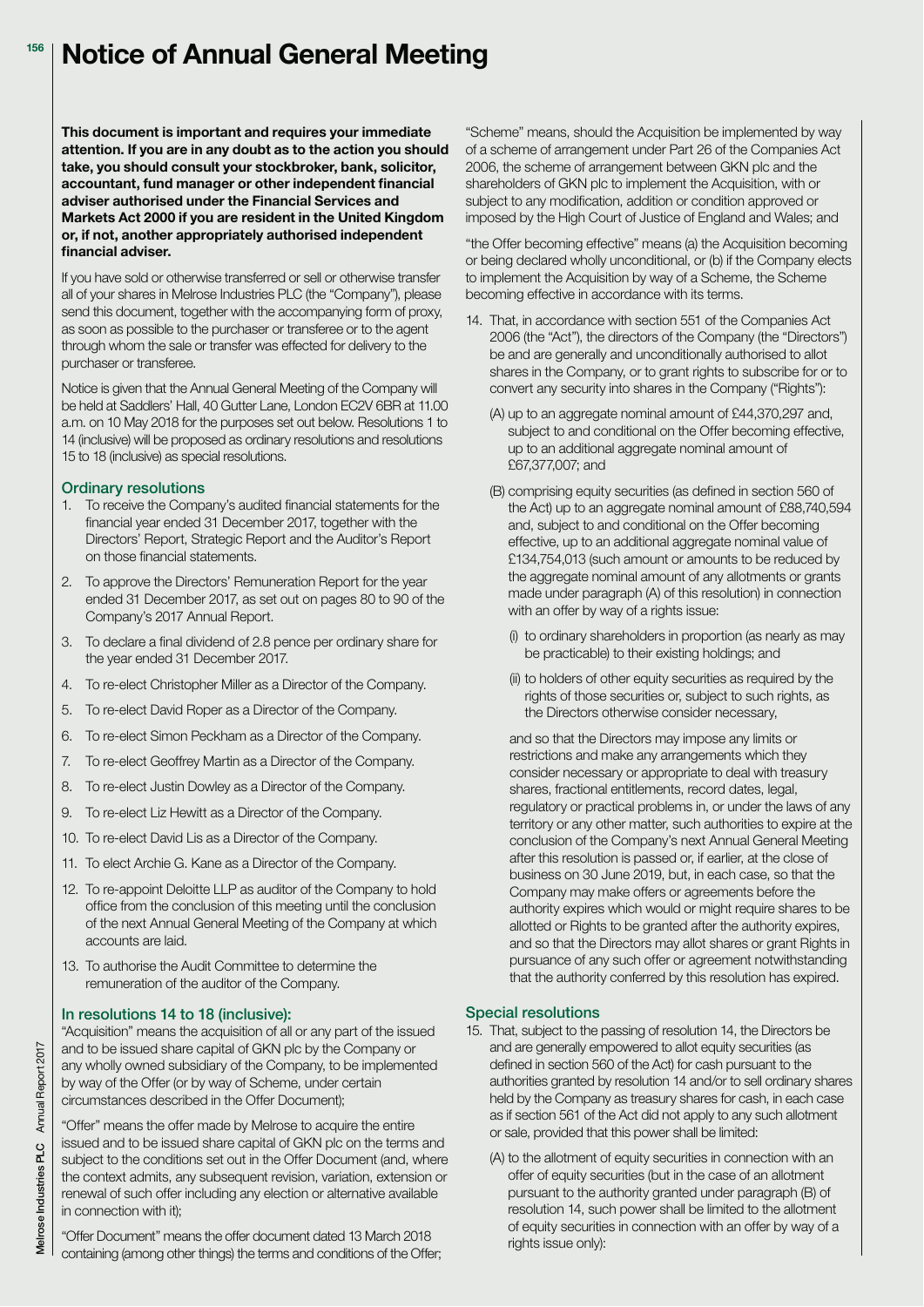- (i) to ordinary shareholders in proportion (as nearly as may be practicable) to their existing holdings; and
- (ii) to holders of other equity securities, as required by the rights of those securities or, subject to such rights, as the Directors otherwise consider necessary,

 and so that the Directors may impose any limits or restrictions and make any arrangements which they consider necessary or appropriate to deal with treasury shares, fractional entitlements, record dates, legal, regulatory or practical problems in, or under the laws of, any territory or any other matter; and

 (B) to the allotment (otherwise than in circumstances set out in paragraph (A) of this resolution) of equity securities pursuant to the authority granted by paragraph (A) of resolution 14 or sale of treasury shares up to a nominal amount of £6,655,545 and, subject to and conditional on the Offer becoming effective, up to an additional nominal amount of £10,106,551,

 such powers to expire at the conclusion of the Company's next Annual General Meeting after this resolution is passed or, if earlier, at the close of business on 30 June 2019, but, in each case, so that the Company may make offers or agreements before the power expires which would or might require equity securities to be allotted (and/or treasury shares sold) after the power expires and so that the Directors may allot equity securities (and/or sell treasury shares) in pursuance of any such offer or agreement notwithstanding that the power conferred by this authority has expired.

- 16. That, subject to the passing of resolution 14 and in addition to any power granted under resolution 15, the Directors be and are generally empowered to allot equity securities (as defined in section 560 of the Act) for cash pursuant to the authorities granted by resolution 14 and/or to sell ordinary shares held by the Company as treasury shares for cash, in each case as if section 561 of the Act did not apply to any such allotment or sale, provided that this power shall be:
	- (A) limited to the allotment of equity securities pursuant to the authority granted by sub paragraph (A) of resolution 14 or sale of treasury shares up to a nominal amount of £6,655,545 and, subject to and conditional on the Offer becoming effective, up to an additional nominal amount of £10,106,551; and
	- (B) used only for the purposes of financing (or refinancing, if the authority is to be used within six months of the original transaction) a transaction which the Directors determine to be an acquisition or other capital investment of a kind contemplated by the Statement of Principles on Disapplying Pre-Emption Rights most recently published by the Pre-Emption Group prior to the date of this notice of the Annual General Meeting,

 such powers to expire at the conclusion of the Company's next Annual General Meeting after this resolution is passed or, if earlier, at the close of business on 30 June 2019, but, in each case, so that the Company may make offers or agreements before the power expires which would or might require equity securities to be allotted (and/or treasury shares sold) after the power expires and so that the Directors may allot equity securities (and/or sell treasury shares) in pursuance of any such offer or agreement notwithstanding that the power conferred by this authority has expired.

- 17. That the Company be and is generally and unconditionally authorised to make one or more market purchases (within the meaning of section 693 of the Act) of ordinary shares in the capital of the Company provided that:
	- (A) the maximum aggregate number of ordinary shares authorised to be purchased is 194,120,050 and, subject to and conditional on the Offer becoming effective, an additional 294,774,404 ordinary shares;
	- (B) the minimum price which may be paid for an ordinary share is the nominal value of an ordinary share at the time of such purchase;
	- (C) the maximum price which may be paid for an ordinary share is not more than the higher of:
		- (i) 105% of the average of the middle-market quotation for an ordinary share as derived from the Daily Official List of the London Stock Exchange for the five business days immediately preceding the day on which the ordinary share is purchased; and
		- (ii) the higher of the price of the last independent trade and the highest current independent bid on the trading venue where the purchase is carried out, in each case, exclusive of expenses;
	- (D) this authority shall expire at the conclusion of the Company's next Annual General Meeting after this resolution is passed or, if earlier, at the close of business on 30 June 2019;
	- (E) the Company may make a contract of purchase of ordinary shares under this authority which would or might be executed wholly or partly after the expiry of this authority, and may make a purchase of ordinary shares in pursuance of any such contract; and
	- (F) any ordinary shares purchased pursuant to this authority may either be held as treasury shares or cancelled by the Company, depending on which course of action is considered by the Directors to be in the best interests of shareholders at the time.
- 18. That a general meeting other than an Annual General Meeting may be called on not less than 14 clear days' notice.

# **Recommendation**

The Board believes that each of the resolutions to be proposed at the Annual General Meeting is in the best interests of the Company and its shareholders as a whole. Accordingly, the Directors unanimously recommend that ordinary shareholders vote in favour of all of the resolutions proposed, as the Directors intend to do in respect of their own beneficial holdings.

# **By order of the Board**

**Jonathon Crawford Company Secretary**  10 April 2018

Registered Office: 11th Floor The Colmore Building 20 Colmore Circus Queensway Birmingham West Midlands B4 6AT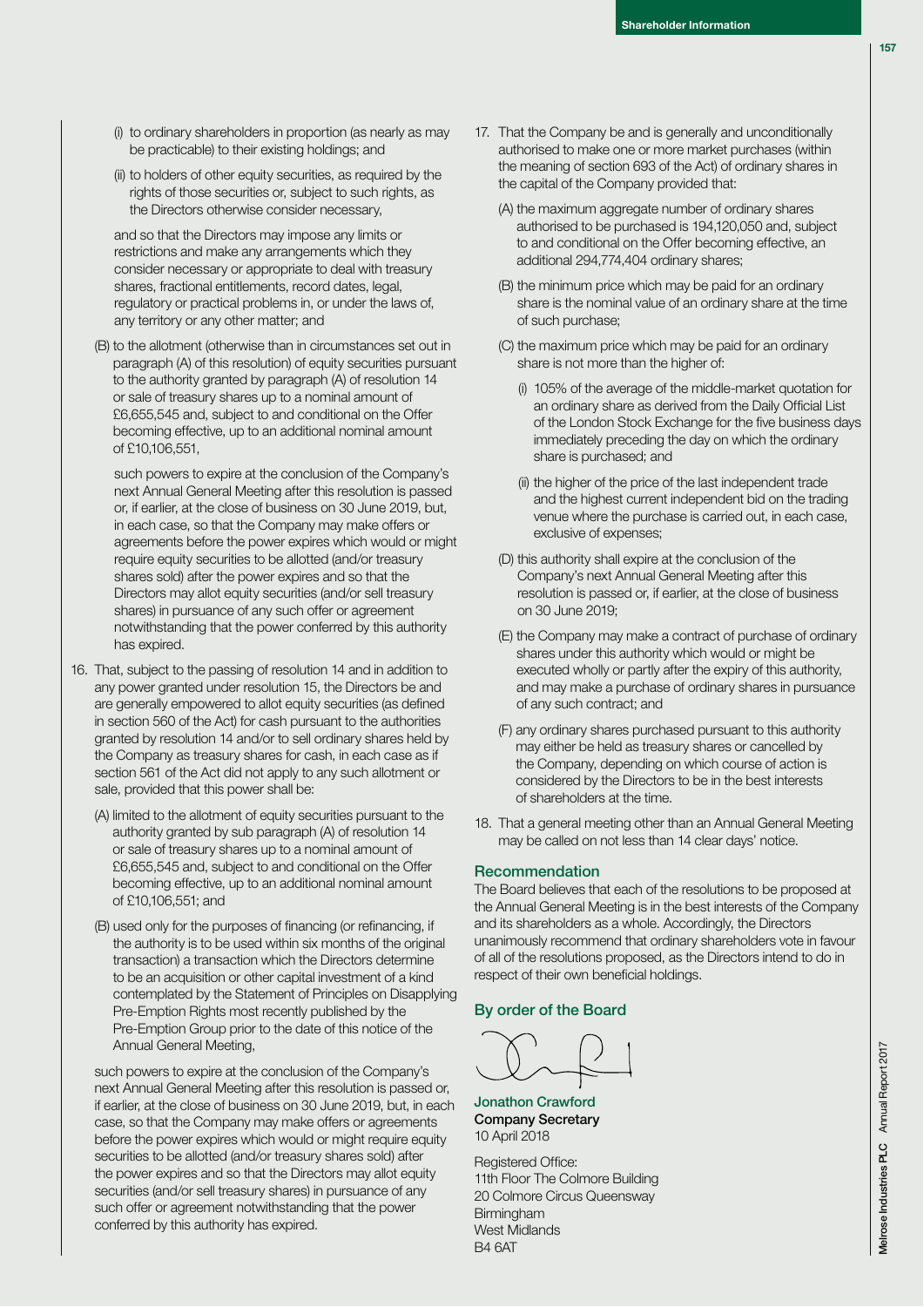#### **Notice of Annual General Meeting 158**

Continued

## **Explanatory notes to the proposed resolutions**

Resolutions 1 to 14 (inclusive) are proposed as ordinary resolutions, which means that for each of those resolutions to be passed, more than half the votes cast must be cast in favour of the resolution. Resolutions 15 to 18 (inclusive) are proposed as special resolutions, which means that for each of those resolutions to be passed, at least three-quarters of the votes cast must be cast in favour of the resolution.

### **Resolution 1 – Receipt of 2017 Annual Report and financial statements**

The Directors are required to lay the Company's financial statements, the Strategic Report and the Directors' and auditor's reports on those financial statements (collectively, the "2017 Annual Report") before shareholders each year at the Annual General Meeting ("AGM").

# **Resolution 2 – Approval of Directors' remuneration report**

The Directors' remuneration report (the "Directors' Remuneration Report") is presented in two sections:

- the annual statement from the Chairman of the Remuneration Committee; and
- the annual report on remuneration.

The annual statement from the Chairman of the Remuneration Committee, set out on pages 80 to 82 of the 2017 Annual Report, summarises, for the year ended 31 December 2017, the major decisions taken on Directors' remuneration, any substantial changes relating to Directors' remuneration made during the year and the context in which those changes occurred and decisions that have been taken.

The annual report on remuneration, set out on pages 80 to 90 of the 2017 Annual Report, provides details of the remuneration paid to Directors in respect of the year ended 31 December 2017, including base salary, taxable benefits, short-term incentives, long-term incentives vested in the year, pension-related benefits, any other items in the nature of remuneration and any sum(s) recovered or withheld during the year in respect of amounts paid in earlier years.

The Directors' Remuneration Report is subject to an annual advisory shareholder vote by way of an ordinary resolution. Resolution 2 is to approve the Directors' Remuneration Report.

## **Resolution 3 – Declaration of final dividend**

The Board is recommending, and shareholders are being asked to approve, the declaration of a final dividend of 2.8p per ordinary share for the year ended 31 December 2017. The final dividend will, subject to shareholder approval, be paid on 21 May 2018 to the holders of ordinary shares whose names are recorded on the register of members of the Company at the close of business on 6 April 2018.

# **Resolutions 4 to 10 (inclusive) – Re-election of Directors**

In accordance with the UK Corporate Governance Code (the "Code") and the Company's Articles of Association (the "Articles"), every Director will stand for re-election at the AGM (with the exception of Archie G. Kane, who is standing for election). Biographical details of each Director can be found on pages 62 to 63 of the 2017 Annual Report. All of the non-executive Directors standing for re-election are currently considered independent under the Code.

### **Resolution 11 – Election of Director**

In accordance with the Articles, Archie G. Kane is standing for election as a Director of the Company following his appointment to the Board with effect from 5 July 2017. Biographical details for Archie G. Kane can be found on page 63 of the 2017 Annual Report.

### **Resolution 12 – Re-appointment of auditor**

The Company is required to appoint auditors at each general meeting at which accounts are laid before shareholders, to hold office until the next such meeting.

The Audit Committee has reviewed the effectiveness, performance, independence and objectivity of the existing external auditor, Deloitte LLP, on behalf of the Board, and concluded that the external auditor was in all respects effective.

This resolution proposes the re-appointment of Deloitte LLP until the conclusion of the next AGM.

## **Resolution 13 – Authority to agree auditor's remuneration**

This resolution seeks authority for the Audit Committee to determine the level of the auditor's remuneration.

### **Resolution 14 – Authority to allot shares**

This resolution seeks shareholder approval to grant the Directors the authority to allot shares in the Company, or to grant rights to subscribe for or convert any securities into shares in the Company ("Rights"), pursuant to section 551 of the Act ("Section 551 authority"). The authority contained in paragraph (A) of the resolution will be limited to an aggregate nominal amount of £44,370,297, being approximately one-third of the Company's issued ordinary share capital as at 9 April 2018 (being the last business day prior to the publication of this notice) and, subject to and conditional on the Offer becoming effective, an additional aggregate nominal amount of £67,377,007, being an amount which, when aggregated with £44,370,297, provides an authority in respect of one-third of the Company's expected issued ordinary share capital following the Acquisition.

In line with guidance issued by the Investment Association, paragraph (B) of this resolution would give the Directors authority to allot shares in the Company or grant Rights in connection with a rights issue up to aggregate nominal amount of £88,740,594, representing approximately two-thirds of the Company's issued ordinary share capital as at 9 April 2018, and, subject to and conditional on the Offer becoming effective, an additional aggregate nominal amount of £134,754,013, being an amount which, when aggregated with £88,740,594, provides an authority in respect of two-thirds of the Company's expected issued ordinary share capital following the Acquisition. This resolution provides that such amounts, when aggregated, shall be reduced by the aggregate nominal amount of any allotments or grants under paragraph (A).

The Company does not hold any shares in treasury.

If approved, the Section 551 authority shall, unless renewed, revoked or varied by the Company, expire at the end of the Company's next AGM after the resolution is passed or, if earlier, at the close of business on 30 June 2019. The exception to this is that the Directors may allot shares or grant Rights after the authority has expired in connection with an offer or agreement made or entered into before the authority expired. The Directors have no present intention to exercise the Section 551 authority.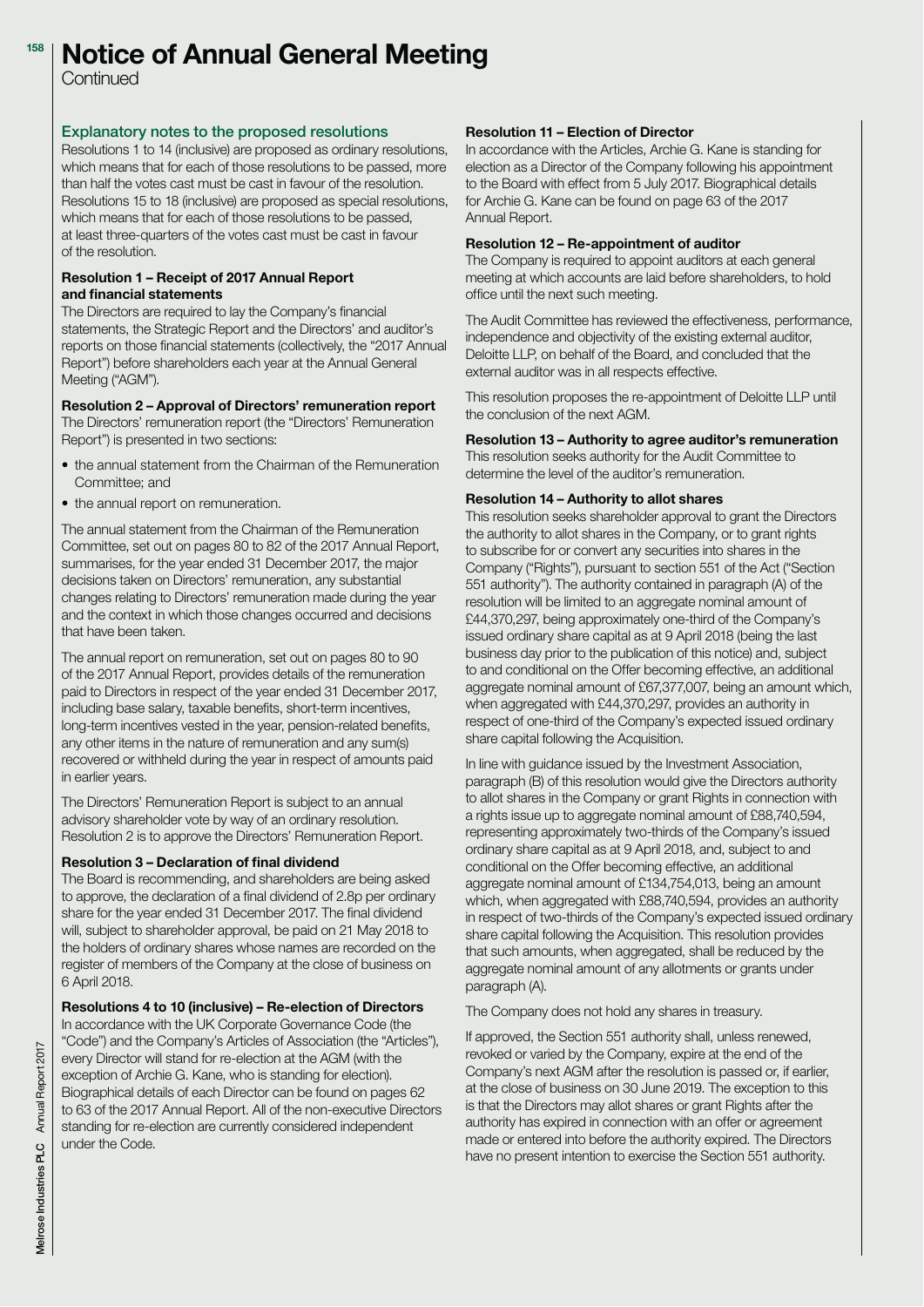# **Explanatory notes to the proposed resolutions**  continued

## **Resolutions 15 to 16 – Partial disapplication of pre-emption rights**

These resolutions seek shareholder approval to grant the Directors the power to allot equity securities of the Company pursuant to sections 570 and 573 of the Act (the "Section 570 and 573 power") without first offering them to existing shareholders in proportion to their existing shareholdings.

The power is limited to allotments for cash in connection with pre-emptive offers, subject to any arrangements that the Directors consider appropriate to deal with fractions and overseas requirements and otherwise for cash up to a maximum nominal value of £13,311,090, representing approximately 10% of the Company's issued ordinary share capital as at 6 April 2017 (being the last business day prior to the publication of this notice) and, subject to and conditional on the Offer becoming effective, up to an additional nominal value of £20,213,102, being an amount which, when aggregated with £13,311,090, provides an authority in respect of 10% of the Company's expected issued ordinary share capital following the Acquisition.

The Directors intend to adhere to the guidelines set out in the Pre-Emption Group's Statement of Principles (as updated in March 2015) and not to allot shares for cash on a non pre-emptive basis pursuant to a relevant authority in resolutions 15 or 16:

- in excess of an amount equal to 5% of the Company's issued ordinary share capital (excluding treasury shares) in any one-year period, whether or not in connection with an acquisition or specified capital investment; or
- in excess of an amount equal to 7.5% of the Company's issued ordinary share capital in a rolling three-year period,

in each case other than in connection with an acquisition or specified capital investment which is announced contemporaneously with the allotment or which has taken place in the preceding six-month period and is disclosed in the announcement of the allotment.

If approved, the Section 570 and 573 power shall apply until the end of the Company's next AGM after the resolution is passed or, if earlier, until the close of business on 30 June 2019. The exception to this is that the Directors may allot equity securities after the power has expired in connection with an offer or agreement made or entered into before the power expired. The Directors have no present intention to exercise the Section 570 and 573 power.

#### **Resolution 17 – Authority to purchase own shares**

This resolution seeks shareholder approval to grant the Company the authority to purchase its own shares pursuant to sections 693 and 701 of the Act.

This authority is limited to an aggregate maximum number of 194,120,050 ordinary shares, representing 10% of the Company's issued ordinary share capital as at 9 April 2018 and, subject to and conditional on the Offer becoming effective, an additional 294,774,404 ordinary shares, being an amount which, when aggregated with 194,120,050 ordinary shares, provides an authority in respect of 10% of the Company's expected issued ordinary share capital following the Acquisition.

The maximum price which may be paid for an ordinary share will be an amount which is not more than the higher of: (i) 5% above the average of the middle market quotation for an ordinary share as derived from the Daily Official List of the London Stock Exchange for the five business days immediately preceding the day on which the ordinary share is purchased; and (ii) the higher of the price of the last independent trade and the highest current independent bid on the trading venue where the purchase is carried out (in each case, exclusive of expenses).

If approved, the authority shall, unless varied, revoked or renewed, expire at the end of the Company's next AGM after the resolution is passed or, if earlier, at the close of business on 30 June 2019. The Directors have no present intention of exercising all or any of the powers conferred by this resolution and will only exercise their authority if it is in the interests of shareholders generally.

#### **Resolution 18 – Notice period for general meetings other than AGMs**

This resolution seeks shareholder approval to allow the Company to continue to call general meetings (other than AGMs) on 14 clear days' notice. In accordance with the Act, as amended by the Companies (Shareholders' Rights) Regulations 2009, the notice period required for general meetings of the Company is 21 days unless shareholders approve a shorter notice period (subject to a minimum period of 14 clear days). In accordance with the Act, the Company must make a means of electronic voting available to all shareholders for that meeting in order to be able to call a general meeting on less than 21 clear days' notice.

The Company intends to only use the shorter notice period where this flexibility is merited by the purpose of the meeting and is considered to be in the interests of shareholders generally, and not as a matter of routine. AGMs will continue to be held on at least 21 clear days' notice.

The approval will be effective until the Company's next AGM, when it is intended that a similar resolution will be proposed.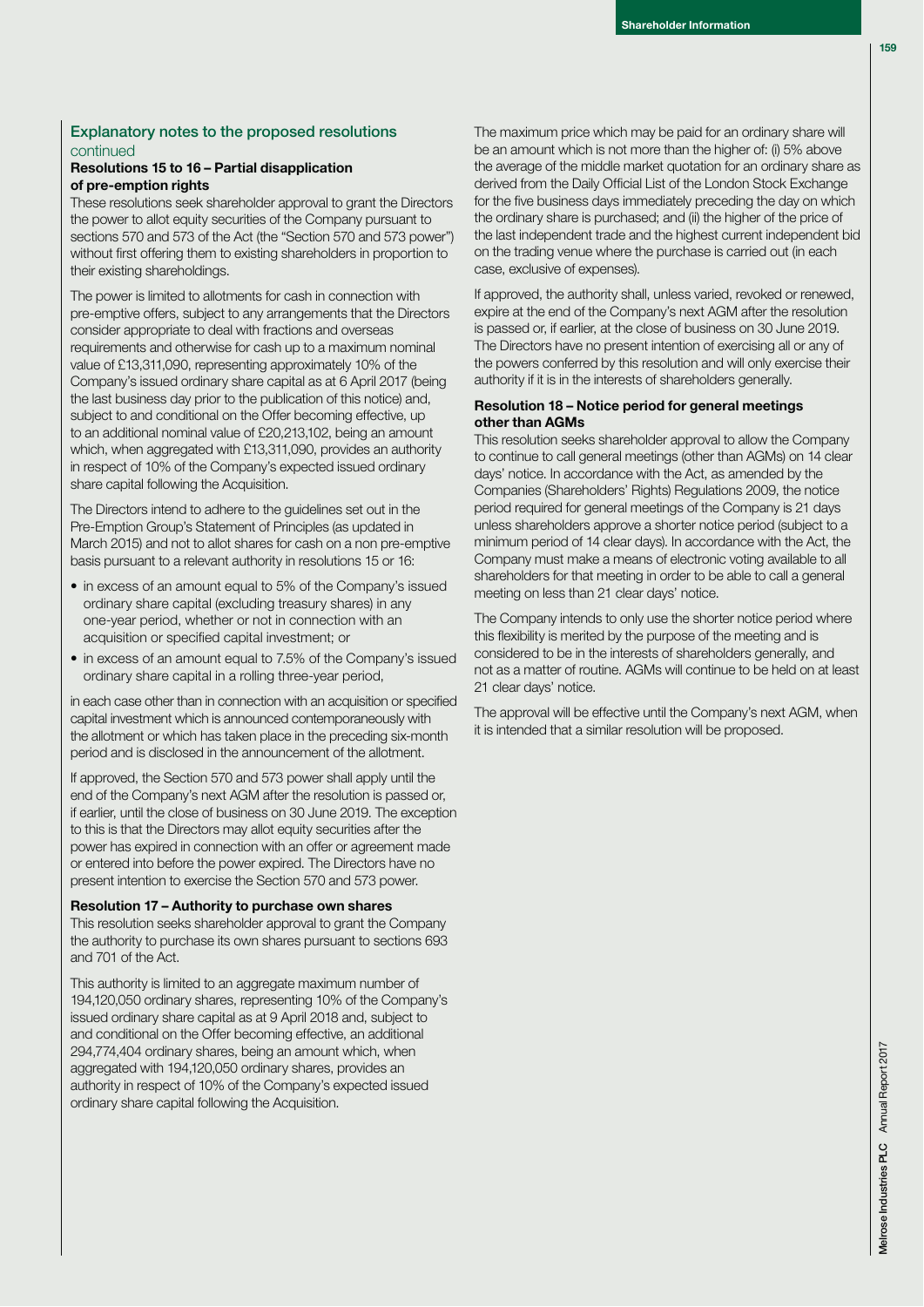#### **Notice of Annual General Meeting 160**

Continued

# **Explanatory notes as to the proxy, voting and attendance procedures at the Annual General Meeting (AGM)**

- 1. The holders of ordinary shares in the Company are entitled to attend the AGM and are entitled to vote. A member entitled to attend, speak and vote at the AGM is also entitled to appoint a proxy to exercise all or any of his/her rights to attend, speak and vote at the AGM in his/her place. Such a member may appoint more than one proxy, provided that each proxy is appointed to exercise the rights attached to different shares. A proxy need not be a member of the Company.
- 2. A form of proxy is enclosed with this notice. To be effective, a form of proxy must be completed and returned, together with any power of attorney or authority under which it is completed or a certified copy of such power or authority, so that it is received by the Company's registrars at the address specified on the form of proxy not less than 48 hours (excluding any part of a day that is not a working day) before the stated time for holding the meeting (or, in the event of an adjournment, not less than 48 hours before the stated time of the adjourned meeting (excluding any part of a day which is not a working day)). Returning a completed form of proxy will not preclude a member from attending the meeting and voting in person.
- 3. Any person to whom this notice is sent who is a person nominated under section 146 of the Act to enjoy information rights (a "Nominated Person") may, under an agreement between him/her and the shareholder by whom he/she was nominated, have a right to be appointed (or to have someone else appointed) as a proxy for the AGM. If a Nominated Person has no such proxy appointment right or does not wish to exercise it, he/she may, under any such agreement, have a right to give instructions to the shareholder as to the exercise of voting rights. The statement of the rights of shareholders in relation to the appointment of proxies in paragraphs 1 and 2 opposite does not apply to Nominated Persons. The rights described in paragraphs 1 and 2 can only be exercised by the holders of ordinary shares in the Company.
- 4. To be entitled to attend and vote at the AGM (and for the purposes of the determination by the Company of the number of votes they may cast), members must be entered on the Company's register of members by 6.30 p.m. on 8 May 2018 (or, in the event of an adjournment, on the date which is two days, excluding any day which is not a working day, before the time of the adjourned meeting). Changes to entries on the register of members after this time shall be disregarded in determining the rights of any person to attend or vote at the meeting.
- 5. As at 9 April 2018 (being the last business day prior to the publication of this notice), the Company's issued share capital consists of 1,941,200,503 ordinary shares of 48/7p each, carrying one vote each.
- 6. CREST members who wish to appoint a proxy or proxies through the CREST electronic proxy appointment service may do so by using the procedures described in the CREST Manual (available at **www.euroclear.com**). CREST Personal Members or other CREST sponsored members, and those CREST members who have appointed a service provider(s), should refer to their CREST sponsor or voting service provider(s), who will be able to take the appropriate action on their behalf.
- 7. In order for a proxy appointment or instruction made using the CREST service to be valid, the appropriate CREST message (a "CREST Proxy Instruction") must be properly authenticated in accordance with Euroclear UK & Ireland Limited's specifications, and must contain the information required for such instruction, as described in the CREST Manual. The message, regardless of whether it constitutes the appointment of a proxy or is an amendment to the instruction given to a previously appointed proxy, must, in order to be valid, be transmitted so as to be received by the issuer's agent (ID RA19) by 11.00 a.m. on 8 May 2018. For this purpose, the time of receipt will be taken to be the time (as determined by the time stamp applied to the message by the CREST Application Host) from which the issuer's agent is able to retrieve the message by enquiry to CREST in the manner prescribed by CREST. After this time any change of instructions to proxies appointed through CREST should be communicated to the appointee through other means.
- 8. CREST members and, where applicable, their CREST sponsors, or voting service providers should note that Euroclear UK & Ireland Limited does not make available special procedures in CREST for any particular message. Normal system timings and limitations will, therefore, apply in relation to the input of CREST Proxy Instructions. It is the responsibility of the CREST member concerned to take (or, if the CREST member is a CREST Personal Member, or sponsored member, or has appointed a voting service provider, to procure that his/ her CREST sponsor or voting service provider(s) take(s)) such action as shall be necessary to ensure that a message is transmitted by means of the CREST system by any particular time. In this connection, CREST members and, where applicable, their CREST sponsors or voting system providers are referred, in particular, to those sections of the CREST Manual concerning practical limitations of the CREST system and timings.
- 9. The Company may treat as invalid a CREST Proxy Instruction in the circumstances set out in Regulation 35(5) (a) of the Uncertificated Securities Regulations 2001.
- 10. Any corporation which is a member can appoint one or more corporate representatives who may exercise on its behalf all of its powers as a member provided that they do not do so in relation to the same shares.
- 11. Under section 527 of the Act, members meeting the threshold requirements set out in that section have the right to require the Company to publish on a website a statement setting out any matter relating to: (i) the audit of the Company's accounts (including the auditor's report and the conduct of the audit) that are to be laid before the AGM; or (ii) any circumstance connected with an auditor of the Company ceasing to hold office since the previous meeting at which annual accounts and reports were laid in accordance with section 437 of the Act. The Company may not require the shareholders requesting any such website publication to pay its expenses in complying with sections 527 or 528 of the Act. Where the Company is required to place a statement on a website under section 527 of the Act, it must forward the statement to the Company's auditor not later than the time when it makes the statement available on the website. The business which may be dealt with at the AGM includes any statement that the Company has been required under section 527 of the Act to publish on a website.